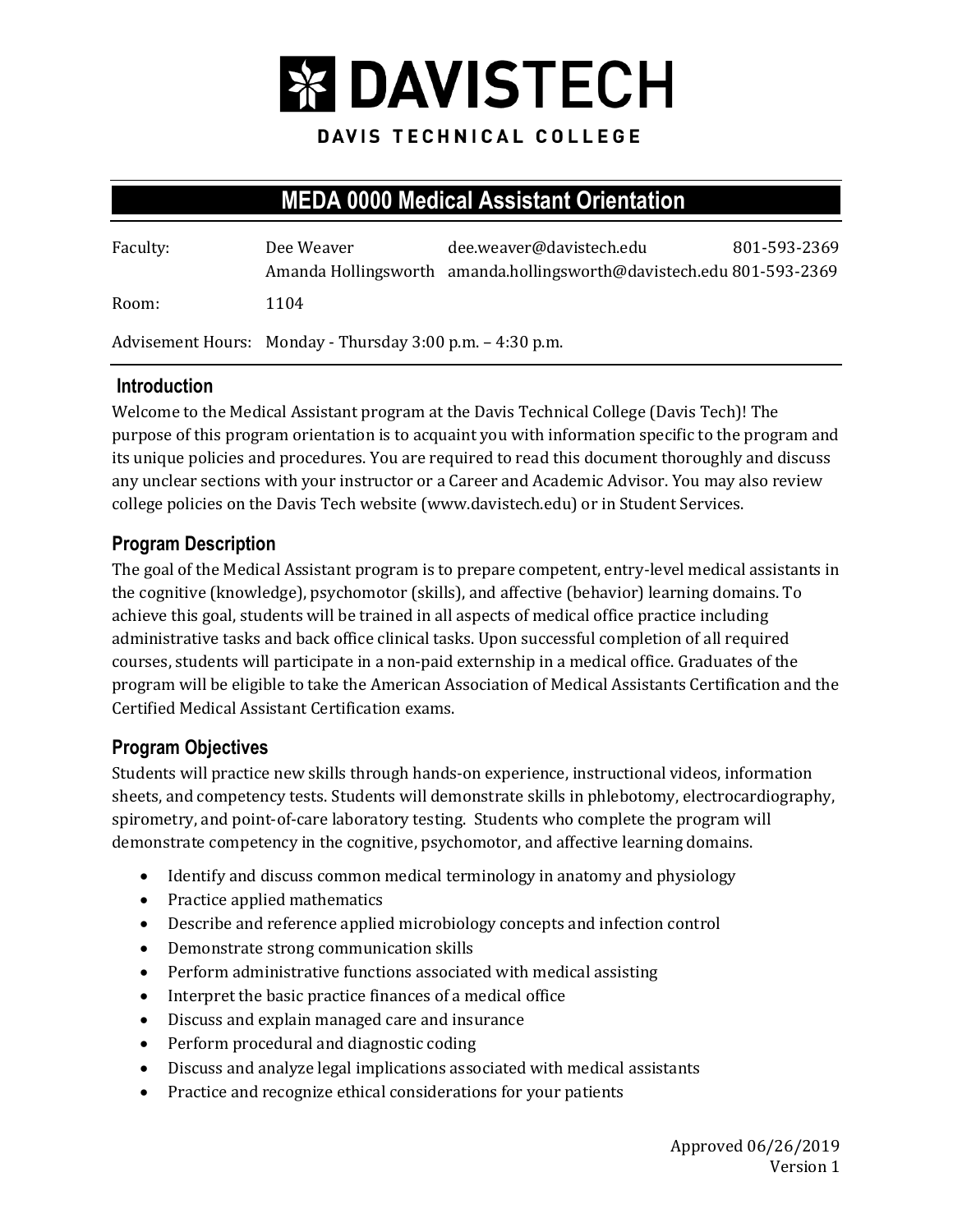• Recall and apply proper safety and emergency practices

### **General Information**

You can access this orientation on the Davis Tech program web site, as well as current information on the following items:

- Admission Requirements
- Classroom Availability
- Training Location
- Graduation Requirements
- Course Descriptions
- Program Requirements
- Gainful Employment Disclosures
- Estimated Cost (*tuition, fees, program and course materials*)
- Financial Aid
- Credentials
- Job Outlook
- Transfer Options
- Academic Agreements
- Industry Licensing and Certification
- Program Accreditation

### **Alternate Documentation**

Credit for coursework completed at another institution is determined by the instructor. You will be asked to provide official transcripts. Many students are asked to re-take a course if transcripts are more than three years old. After your transcripts are reviewed, you will need to take the final exam of the course you wish to receive credit for. The exam must be passed with a score of 84% or higher. Students not scoring at or above 84% will need to complete the entire course.

### **Advisement**

You will meet with your instructor at the beginning of each course and at least once a month. These meetings will allow you and the instructor to accomplish the following tasks:

- Update any changes in your employment status and contact information in Northstar.
- Review course performance and attendance requirements.
- Define and clarify training and career goals.
- Select appropriate courses according to your interest and aptitude and that achieve program completion requirements.
- Discuss professional work ethic.
- Discuss challenges and Davis Tech support services that can help improve your success.

# **Scheduling**

Courses in this program have an open-start/defined-end schedule. Students in this program may start courses at any time. Following course enrollment, the student receives a schedule that shows the date by which they must complete the course. Students who fail to complete a course by the end date will be required to re-enroll and repay for the course. This type of scheduling is also referred

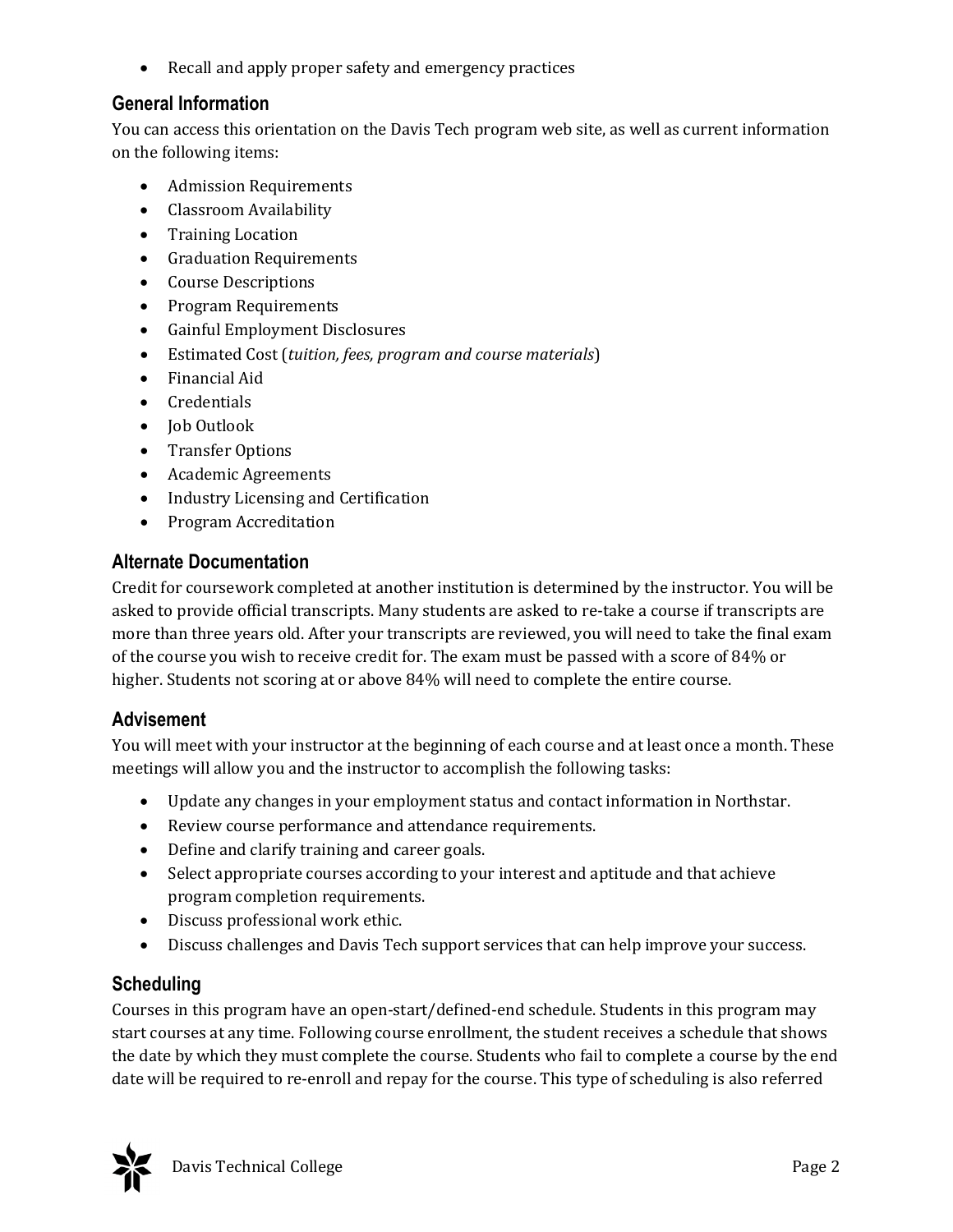to as course based, because you pay for a course at a time. If you have questions about course based scheduling, you can view the Frequently Asked Questions at www.davistech.edu/faq.

# **Campus Technology**

Each time that you attend class, you will log in to and out of the Northstar Classroom Login Station using your 10-digit student number. You were given this number when you completed the Davis Tech enrollment process. You will use your student number to access the Student Portal as well. Your instructor will provide you with information on Canvas access.

You can access Canvas from any internet-connected computer at the following URL: https://davistech.instructure.com/login. If you have problems logging in to Canvas, please see your instructor or email online.support@davistech.edu. If you encounter technical problems while in Canvas, use the Help button in Canvas and the "Report a Problem" link. A general orientation to Canvas can be found in the New Student Orientation, but faculty will also offer an orientation specific to technology in your program on your first day of class.

### **Learning Resources**

### **Student Resource Center**

The classroom includes a Student Resource Center where you will find industry publications, periodicals, manuals, media materials. In addition, you will be given opportunities to use equipment and materials, such as computers with Internet access and software applications that are currently being used in industry.

#### **Electronic Student Resources**

Your Canvas orientation course contains electronic learning resources that can be used throughout your time in the program. Each canvas course links to these resources, and they will be updated regularly. If you find a frequently used resource (website, video, tutorial, etc.) that you think would be helpful for other students in your program, consider sharing the link with your instructor.

### **First Aid Supplies**

The classroom also includes first aid kit, and other supplies needed in case of emergency. Evacuation maps can be found in strategic locations throughout the college.

# **Students with Disabilities**

If you have a disability that may require some accommodation by the instructor, contact Student Services and document the disability through a Davis Tech counselor.

# **Instructor Response Time**

Your instructor will respond to any question regarding the program, assignments, or assessments in 24 hours within the Davis Tech operational schedule.

# **Student Policies and Procedures**

You may find further information on institutional student policies and procedures here: http://www.davistech.edu/student-policies.

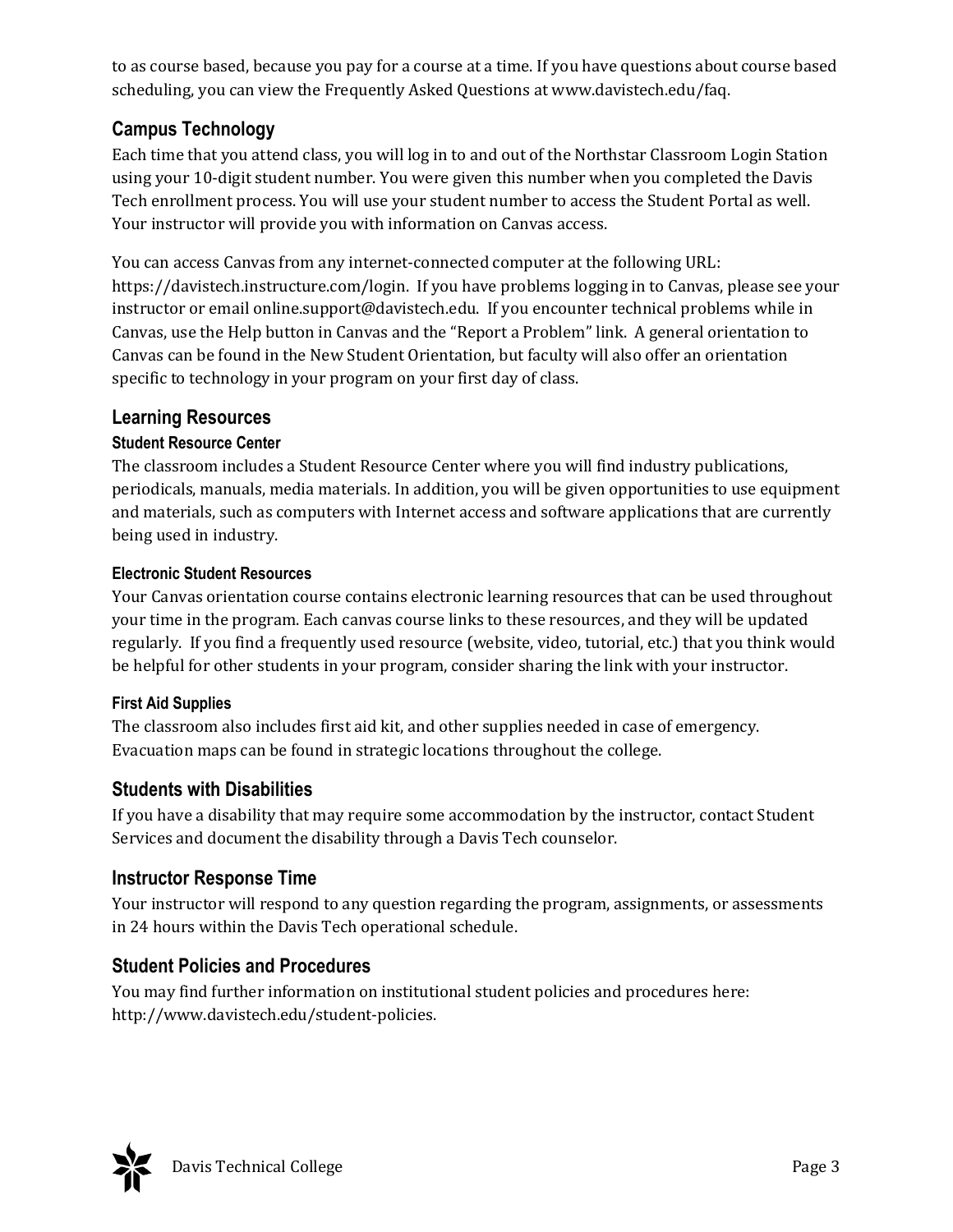## **Performance Standards**

#### **Progress**

Students are expected to complete coursework according to a timeline in the course curriculum. The timeline shows the maximum number of hours it should take a student to complete each module of the course. Progress is calculated by the number of scheduled hours versus the amount of coursework completed. Progress must be maintained at 100% or better. If you have difficulty meeting the progress requirement, you are encouraged to talk to your instructor. Failure to maintain the required progress standard, or failure to complete a course by the end date, will result in academic corrective action being taken.

#### **Grading**

See the specific requirements for each course in the course syllabus. You will receive a grade for each course. The grading scale used throughout this program will be:

A 94 – 100% A- 90 – 93% B+ 87 – 89% B 84 – 86% B- 80 – 83% C+ 77 – 79%  $C$  74 – 76%  $C- 70-73%$ 

If you are unable to prove at least average competency in a given course or module, you will not receive credit for having completed it.

Grades are calculated using the following percentages. In each course a student must have an average of 84 percent (B) or better at the end of each course. Failure to obtain 84 percent (B) will result in taking the entire course over; also if the student fails to complete the course by his or her end date the student will have to repeat the course. Any work from the previous course be removed from Canvas and the student will have to re-submit the assignments.

This will be based on the class having 1000 points possible.

| 25%  | Attendance (250 pts.)  |
|------|------------------------|
| 40%  | Assignments (400 pts.) |
| 25%  | Tests (250 pts.)       |
| 10\% | Final Exam (100 pts.)  |

Final grades for all courses are based on the following scale:

| 100% to 94% | $= A$   |
|-------------|---------|
| 93% to 90%  | $= A -$ |
| 89% to 87%  | $= B +$ |
| 86% to 84%  | $=$ B   |
| 83% to 80%  | $=$ R-  |
| 79% to 77%  | $= C +$ |
| 76% to 74%  | $= C$   |
| 73% to 70%  | $= C -$ |
|             |         |

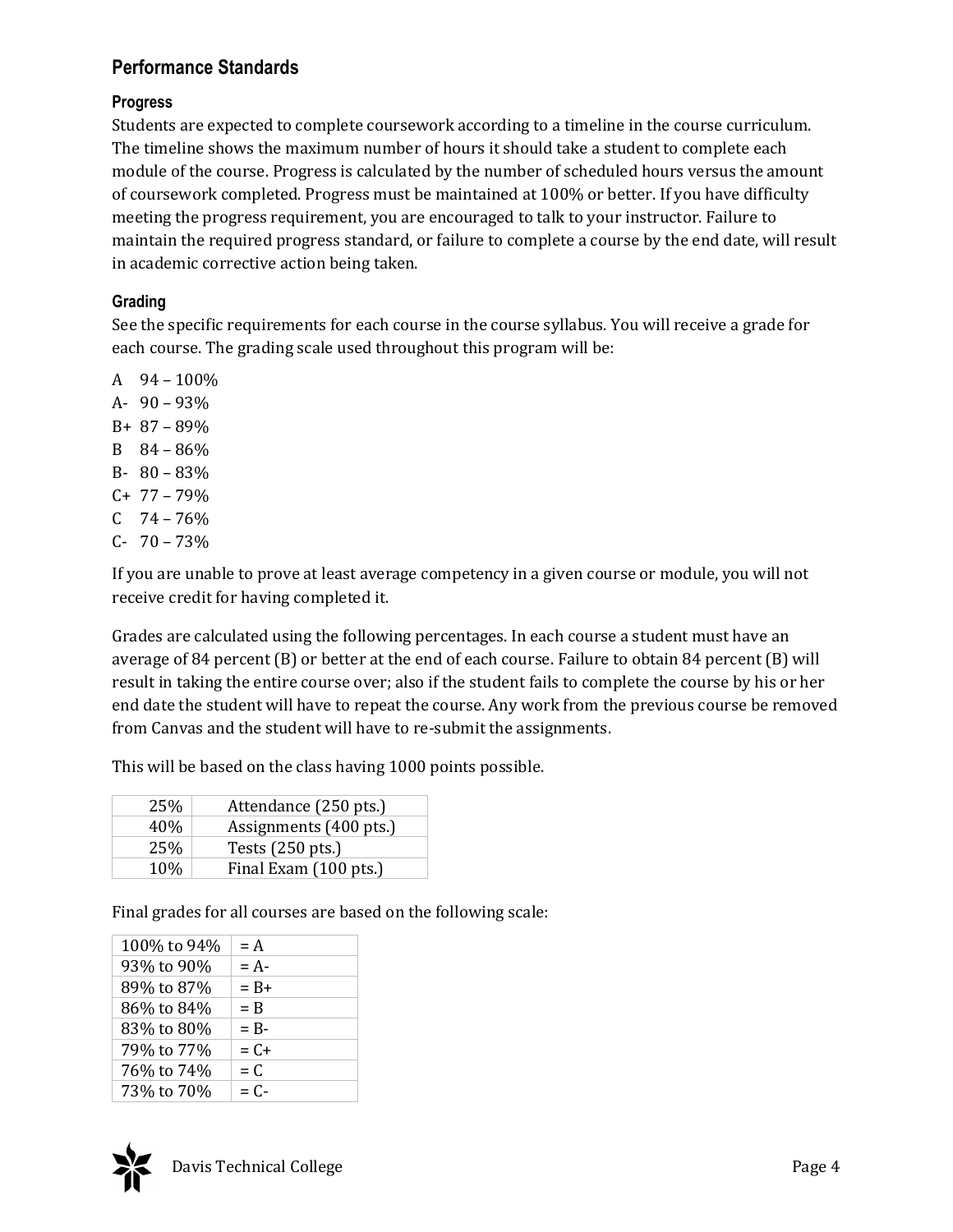You must make a final grade of at least a B (84% - 86%) in this course to pass. Students who do not make a passing grade will have to re-take the course.

#### **Skills Demonstration**

All skill tests must be demonstrated with 100% accuracy. Skills may be demonstrated until 100% accuracy is achieved, as long as it is within satisfactory progress hours.

#### **Attendance**

Attendance is calculated by the number of scheduled hours versus the number of hours you are present in the classroom. The Medical Assistant program requires 85% minimum attendance. Attendance requirements may be higher depending on sponsorship or financial aid stipulations.

Students in the Medical Assistant program must attend a minimum of 18 hours per week (for adult students) and 12 hours per week (for high school students).

You are responsible to sign in to Northstar at the beginning of your first class period and sign out at the completion of your last class period. Problems with signing in must be reported to an instructor as soon as possible.

If you are absent for ten (10) consecutive scheduled days, you will be withdrawn from Davis Tech. Failure to meet the required attendance standard will result in academic corrective action being taken.

#### **Academic Performance**

Your success in this program is important to us. We will work with you to help you succeed, but if we feel that you are not meeting the minimum standards as described in this orientation, we are committed to taking appropriate actions to help you improve. The following steps may be taken if you fail to meet the minimum performance, progress, and attendance standards or violate program policies and procedures:

#### **Academic Probation**

Students who are on academic probation may lose federal financial aid, scholarship eligibility, or sponsorship and benefits, as determined in accordance with college Financial Aid requirements and Department of Education regulations.

If you are unable to complete a course by the course end date or meet program performance standards, you will be put on probation and a Student Improvement Plan will be developed. The plan will include details of the unsatisfactory performance, outline a plan and timeframe for performance improvement and describe the process that will be used to monitor and evaluate future performance. This Plan will be submitted to Student Services to become part of your student record. The Plan will be signed by you and the instructor.

If you are unable to correct the unsatisfactory performance or complete the repeated course by the repeated course end date, you will remain on probation and will need to meet with your instructor and a Davis Tech counselor to modify and further define the Student Improvement Plan. The instructor and counselor may also evaluate barriers that might prevent your success in the program and whether or not other training options should be considered.

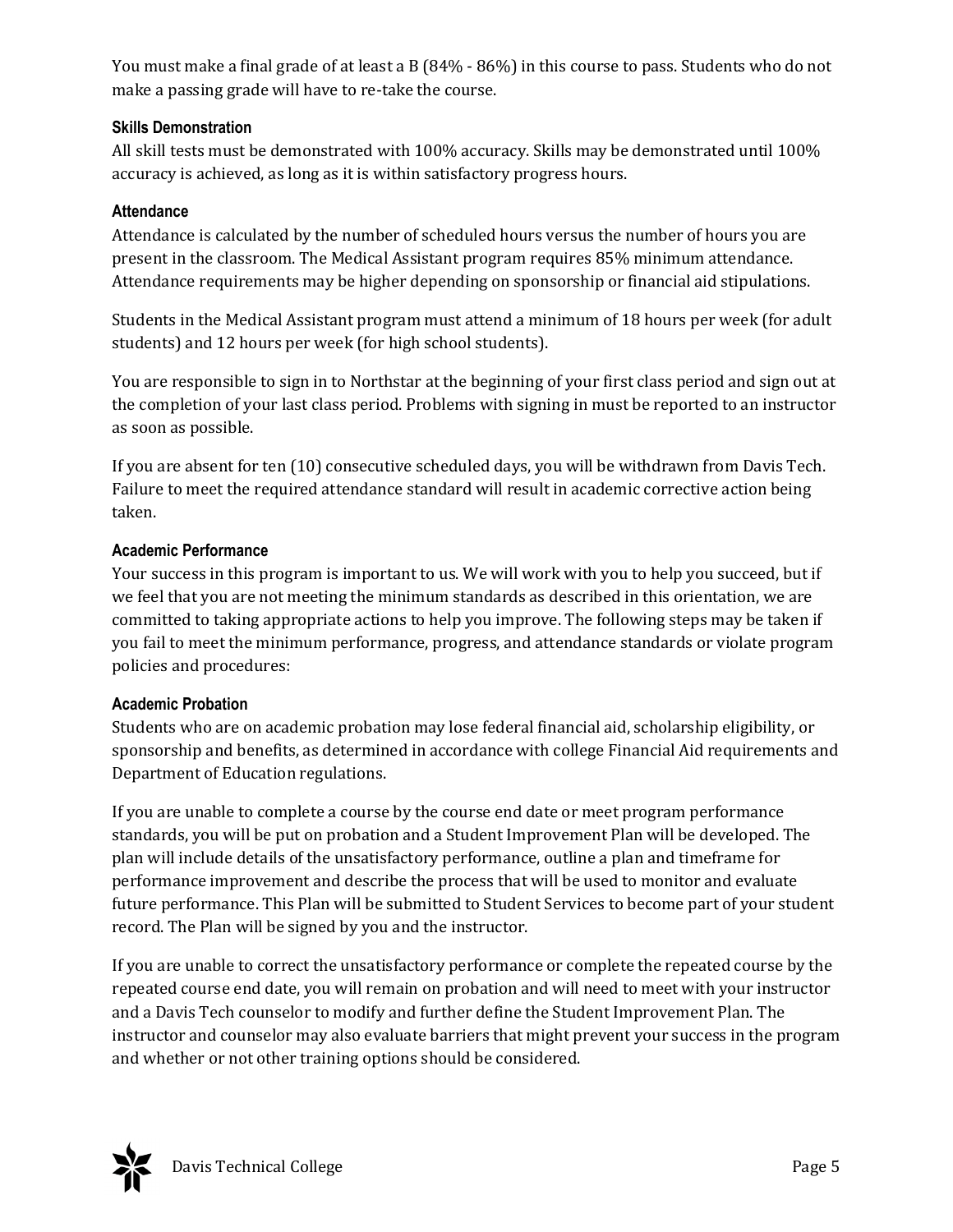If you fail to meet the performance standards outlined in the Student Improvement Plan, you will be required to participate in a Committee Review in order to continue as a student at Davis Tech. The committee will be composed of you, the instructor, the program director, an impartial program director, and a college counselor. The committee will evaluate the corrective actions taken by the college, the Medical Assisting program and you to determine a mutually beneficial course of action. Possible options may include but are not limited to: continued academic probation, additional assessment, recommended change to another educational program, suspension, or termination from the program.

If you fail to appear for the Committee Review, you may be considered for disciplinary termination. If you have received a Student Improvement Plan or have been placed on academic probation and subsequently leave the institution, you may be considered for disciplinary termination. If you are terminated for academic performance, you must meet with a Career and Academic Advisor to discuss a plan for correction before being permitted to re-enroll at Davis Tech.

#### **Termination**

Students may be dismissed from the program for failure to meet the academic standards stated in this orientation, or for inappropriate conduct as defined by Davis Tech, the College of Health Professions, the program, or the medical profession.

The following are reasons that a student may be terminated from the Medical Assistant program:

- Failure to maintain 85% attendance.
- Failure to progress through proficiencies in a timely manner (85% standard time).
- Failure to demonstrate clinical skills.
- Failure to follow CDC Standard Precautions during externship.
- Failure to complete drug and/or background checks by the established date within the program.
- Unsafe actions at the clinical site that places the student, other students, staff, or patients at risk of injury.
- Breach of confidentiality.
- Displays of behavior that are considered harassment, sexual or otherwise.
- Cheating on Assignments or Tests.
- Failure to complete externship due to lack or professionalism, absenteeism, and/or skills. (If you are asked to leave an externship site, you will be given one additional site. If you do not complete your externship at that site, you will not complete the program.)

#### **Problem Resolution**

If you are not satisfied for any reason with classroom management, grading or academic disciplinary actions taken, discuss your concerns with faculty in your program. If this does not resolve your concerns, please contact Student Services.

### **Placement Services**

Placement services are available to you when you complete your program. These services include resume review, interview skills, and job placement assistance.

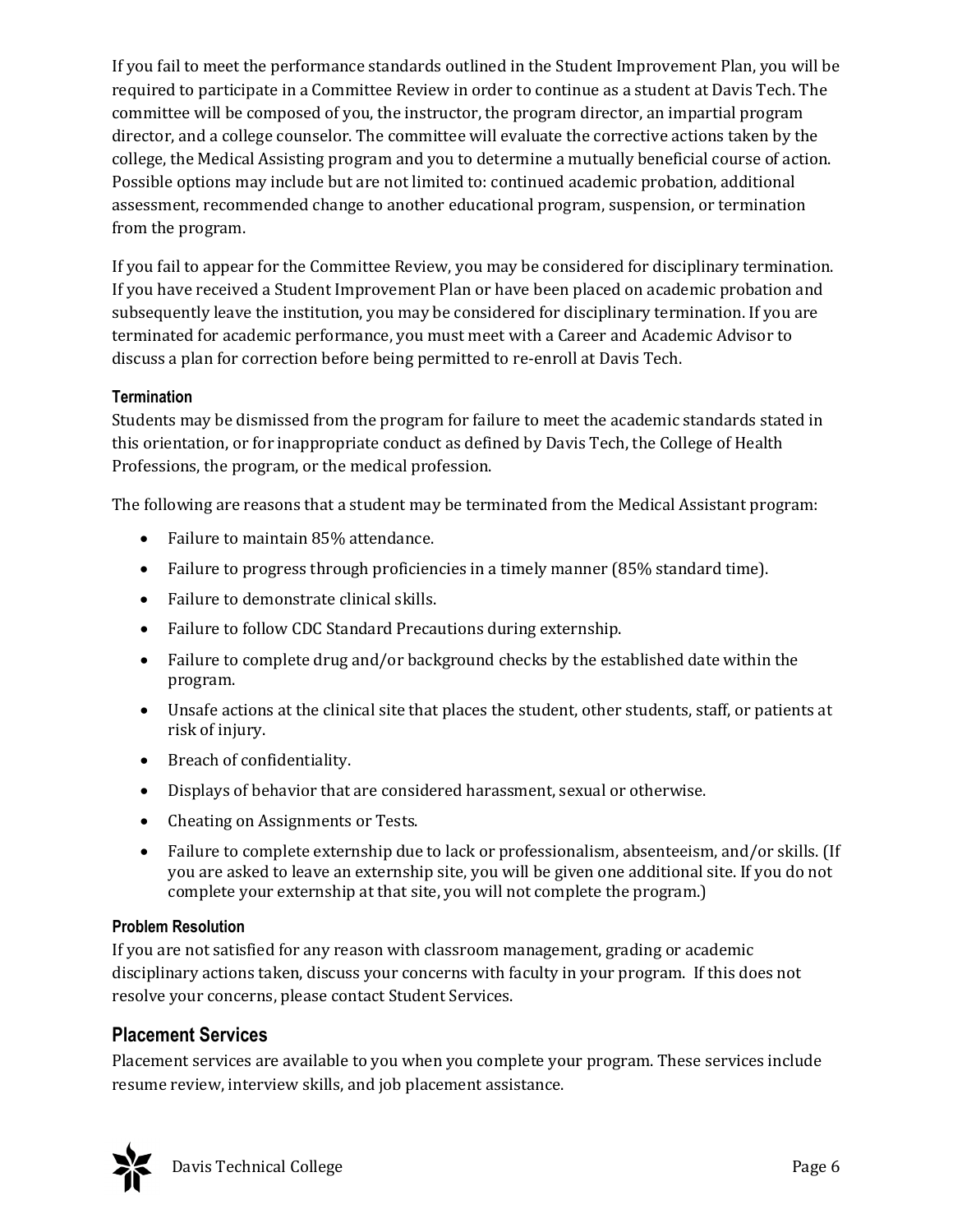# **Student Follow-up**

Your success in finding employment is an indication of the quality of our instruction. To evaluate the effectiveness of our programs, we ask that you notify your instructor if you are already employed, you become employed, or your employment status changes. You may also report current military service, the pursuit of additional education, or reasons that may prevent you from completing your program or finding employment. If we do not receive a response from you, a Davis Tech employee will contact you to request your employment status.

# **Program Safety**

You will learn more about program safety in almost every course within the program. In addition to those course specific practices, you are expected to follow these common safety standards:

- OSHA Guidelines
- Universal Precautions
- Laboratory Safety

### **Course Evaluations**

At the end of each course your curriculum will guide you to an online evaluation with questions about instructional content and your primary instructor. We appreciate and value your feedback. Although you will be asked to enter your student number, this is simply to verify the evaluation is completed only once per student. Feedback is used for program improvement and professional development.

# **Program Specific Student Organizations**

#### **American Association of Medical Assistants**

The mission of the American Association of Medical Assistants (AAMA) is to enable medical assistant professionals to enhance and demonstrate the knowledge, skills, and professionalism required by employers and patients; protect medical assistants' right to practice; and promote effective, efficient health care delivery through optimal use of multi-skilled Certified Medical Assistants (CMAs).

It is strongly recommended that students become a member of the AAMA. Students can join the AAMA for \$25. This fee includes membership in the Utah State Society of Medical Assistants as well as a subscription to *CMA Today*, the professional journal for medical assistants.

# **Professional Conduct**

#### **Purpose and Scope**

Health sciences students, staff, and practitioners are required to place a high value on personal appearance, including attire. The reasons are rooted in concerns for infection control, communication, and cultural sensitivity. This section sets forth standards for dress and appearance necessary to meet the service and safety objectives of placing patient welfare first, and the educational objectives of preparing the student to assume the role of a professional health care worker. Patient trust and confidence in the health care provider are essential to successful treatment experiences and outcomes. The message communicated by the caregiver by his/her dress and appearance plays a fundamental role in establishing this trust and confidence. Students should consider the *cultural sensitivities of their most conservative potential patients* and present themselves in a manner that will earn their respect, ensure their trust, and make them feel

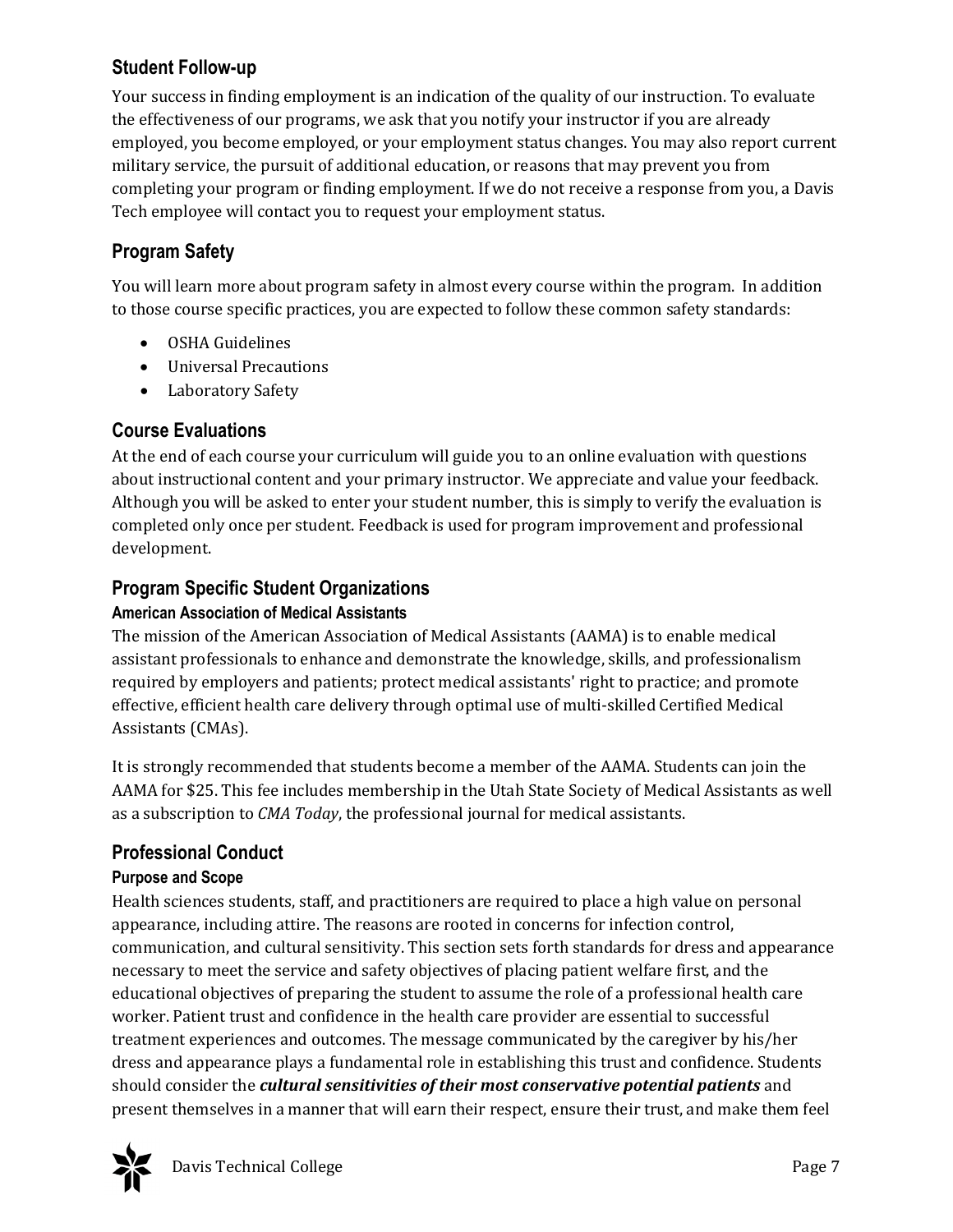comfortable. Recent trends in clothing, body art (tattoos), and body piercing may not be generally accepted by your patients, and should not be worn, or must be covered by Medical Assistant students.

One of the educational goals of the Davis Tech Medical Assistant program is the creation of a professional identity. To this end, each student in the program must abide by the ethical principles of the policies and practices outlined in this orientation, which define the professional responsibilities and conduct of a Medical Assistant professional. Adherence to the policies of the Medical Assistant program applies to all clinical, classroom experiences, and all other phases of professional education. At the beginning of training, students will be required to sign a form indicating they have read, and agree to adhere to, the policies as outlined in this orientation.

### **Work Ethic**

The focus of our educational programs is to prepare students for employment. This means that we promote good employability practices, as well as instruct students on particular job skills. Prospective employers are far more interested in your attendance, punctuality, initiative, and attitude than what your academic achievement scores are.

In the classroom, practices that demonstrate good work ethic are as follows:

- **Good attendance:** Employers want workers they can depend on to show up and to stay at work for their entire shift.
- **Punctuality:** Employers want workers to show up on time, ready to work, and to return from breaks and lunch in a timely manner.
- **Responsibility:** Employers want workers that take responsibility for doing a job correctly, for learning new skills, and for asking for assistance when necessary.
- **Honesty:** Employers want workers who can be trusted with sensitive information, valuable pieces of equipment, and perform calibration test. Honesty is a crucial in the healthcare industry.
- **Initiative:** Employers want workers that make an effort to go over and above the minimal acceptable standard and to show pride in their career.
- **Cooperation:** Employers want workers that can work with other people in all types of situations. This is especially important in health care careers where each member must remain focused on the patient regardless of the stressfulness of the situation.
- **Dedication:** Employers want workers that are dedicated to their profession, their place of employment, to continuously learning new skills, and most importantly, to the patient who has placed his/her life in their hands.

#### **Academic Honesty**

Davis Tech views academic honesty as a reflection of your personal integrity; consequently, you are required and expected to maintain the highest standards of academic honesty in the preparation of all examinations, assignments, tests, projects, and fieldwork. Most professions have codes of ethics—standards to which you will be expected to adhere when you are working. At Davis Tech you practice the integrity you must demonstrate later. For all of these reasons, academic misconduct is considered a serious offense.

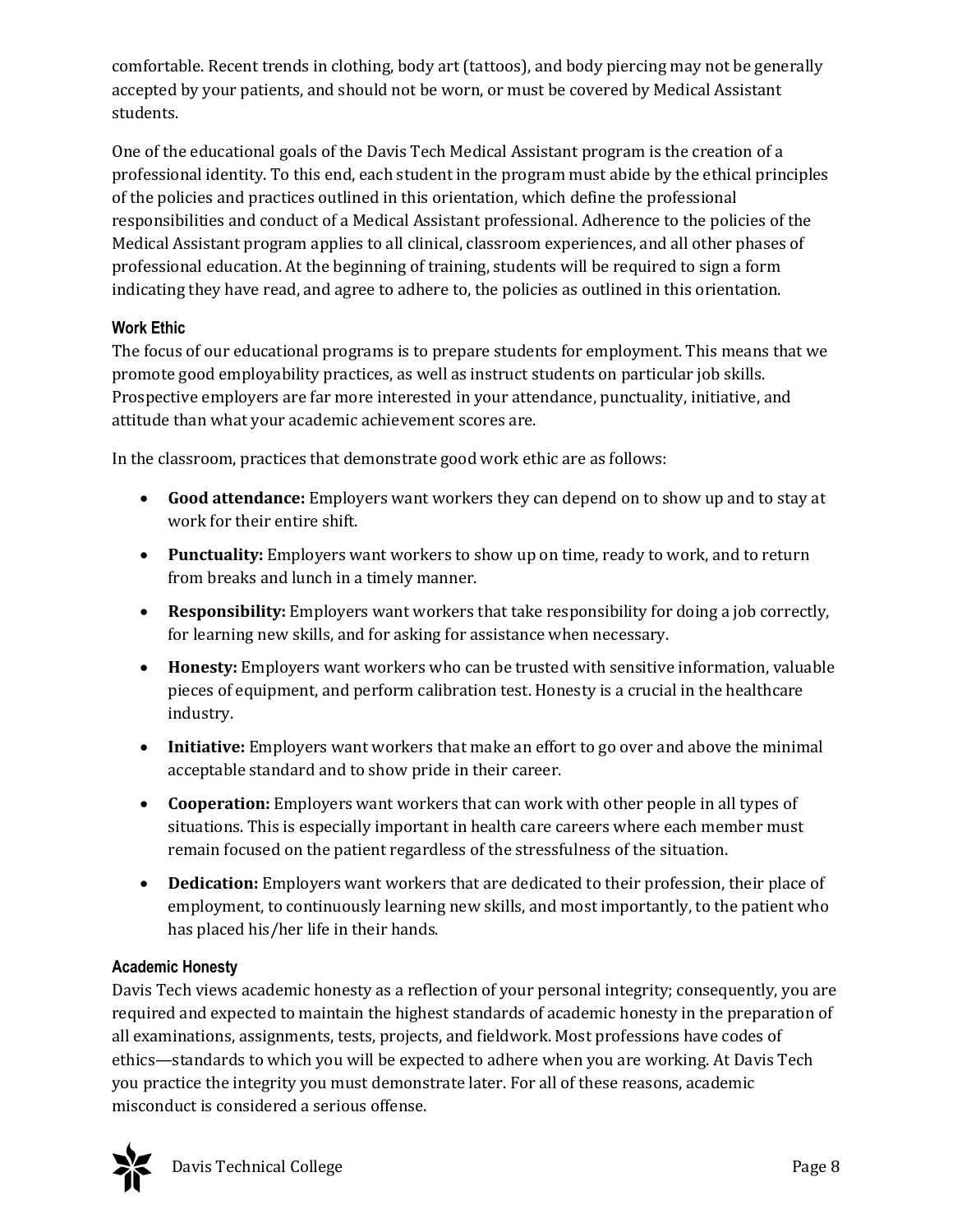Every student is responsible for upholding the provisions of the policies and procedures as published on the Davis Tech website (www.davistech.edu), in the catalog, or in this orientation. This policy includes provisions regarding cheating, plagiarism, removal or destruction of college property, and unacceptable or unauthorized use of college computers. Incidents of alleged academic misconduct will be handled through the established procedures of Davis Tech, which may result in probation or dismissal.

#### **Dress Code**

- **Hair:** All students shall wear their hair in a clean and well-groomed manner. Extreme hairstyles or colors are prohibited. If you have long hair, you will need to keep it pulled back during patient care scenarios. (For example, you may wear a "scrunchy" on your wrist, so you can pull it back during patient care.)
- **Jewelry/Make-up/Tattoos:** Extreme make-up and jewelry are not permitted in the classroom or on an externship site. Jewelry (with the exception of a wedding ring and/or wristwatch) is not to be worn in the clinical area, or on externship. This includes tongue piercings and gauged earrings (clear or pink spacers for tongues and modest earrings for gauged ears are permitted). Tattoos must be fully covered by scrubs or professional wear. Clinical sites will not accept students that choose not to adhere to professional standards and dress.
- **Clothing:** Scrubs should be the appropriate length (i.e. not touching the floor). Closed-toe shoes must be worn at all times.
- **Smoking:** Because the medical assistant profession is a health occupation, employers expect employees to maintain appropriate personal health habits. Students who smoke can expect this habit to seriously hinder their ability to be placed at an externship site or obtain employment. Employers have indicated that they will not hire smokers and will not allow smokers to complete the externship portion of the training in their practices. Potential extern sites will be notified of the respective student's smoking habits. If the site chooses not to take the students for that reason, the student will be responsible to arrange their own externship experience with the instructor's final approval.

Again, as a medical professional, it is imperative that you learn and use self-discipline, personal integrity, and moral ethics and above all you must develop the ability to effectively communicate with each other. Because interpersonal skills are a necessity to work in the field as a medical assistant, I would urge you to practice talking to each other, helping each other, and respecting each other as individuals with feelings, emotions, and personal experiences that distinguish us from one another. Be understanding and patient with each other's shortcomings, and remember that we all bring unique and personal experiences to our classroom. This classroom is not a place to challenge others, or to judge one another. We all must learn to grow from each other. This is especially important in this classroom and ultimately in the field that you have chosen to become a part of.

#### **Misconduct Warning**

Improper behavioral conduct may result in dismissal from the program. A misconduct warning may remain in a student's file indefinitely, or may be removed as per contractual agreement, or at the discretion of the instructor and department chair. A misconduct warning may be given at the sole

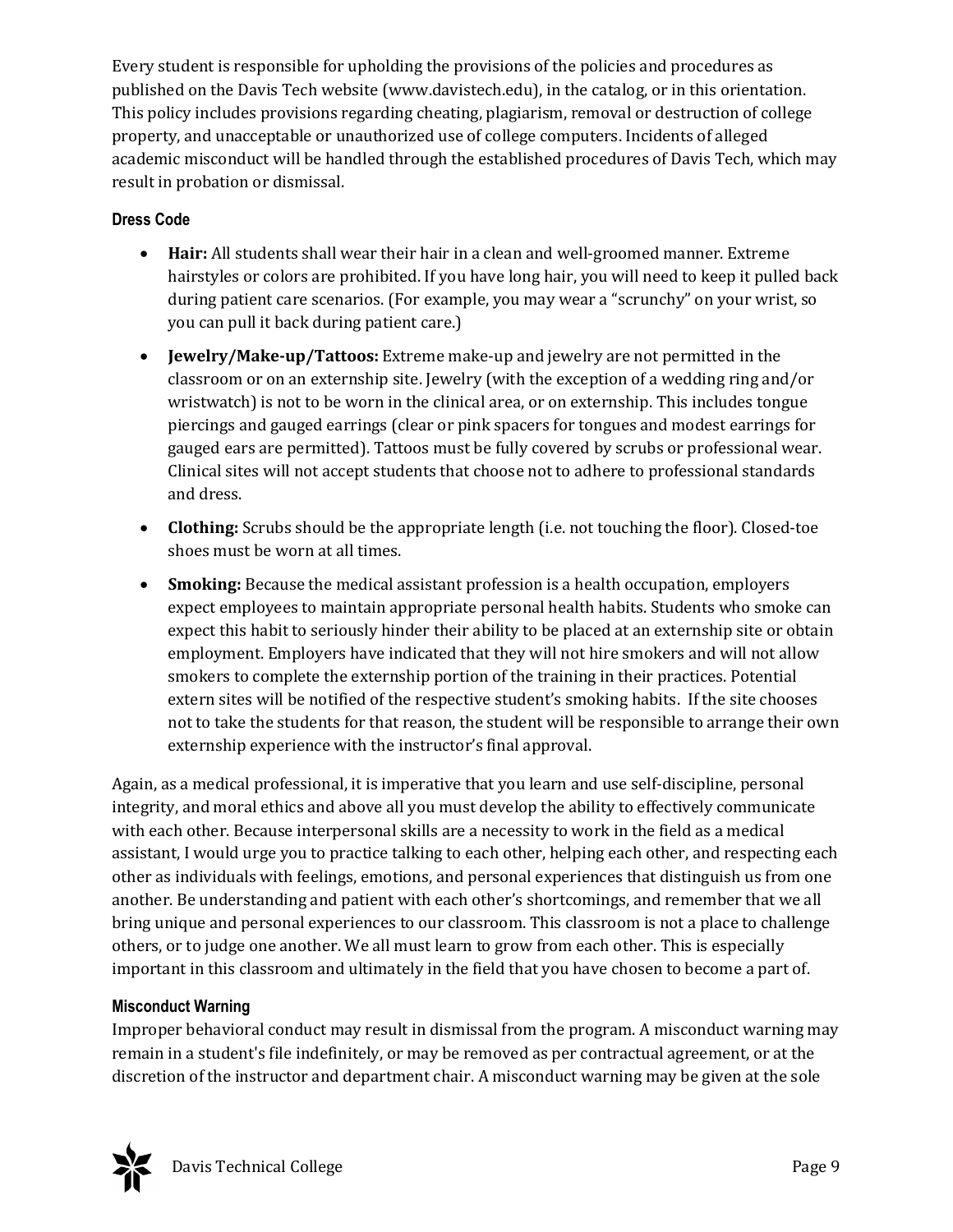discretion of the instructor, and is not prerequisite to filing a formal charge. A copy of the misconduct warning will be forwarded to the Director of Programs.

#### **Children in Classes**

The Davis Tech Student Code of Conduct requires that children not be present during class times and at individual student conferences. Children create distractions, which jeopardize the quality of learning. Additionally, because of the nature of this program, children are not permitted in clinical lab areas for safety reasons.

#### **Cell Phone Usage**

Because cell phone usage in a clinical setting is PROHIBITED, failure to comply can result in disciplinary action by the clinical site. *Cell phone usage (including text messaging) in the classroom is unprofessional and not allowed*. Ringers and/or speakers must be turned off. You may answer messages on breaks. Text messaging in class or leaving the classroom to chat on a cell phone will result in an "N" for nonproductive behavior. *In case of an emergency, family members may call the medical assistant classroom at 593-2369 or 593-2389. This will only be permitted for EMERGENCIES.*

### **Policies for Clinical Lab/Skills**

All post-admission requirements (application forms, medical statements, immunizations, and disclosure and policy forms, etc.) must be signed and submitted prior to starting clinical lab/skills.

The purpose of the clinical lab/skills courses is to provide the clinical knowledge base and skills necessary for entry-level employment as a Medical Assistant in a physician's office, clinic, or other ambulatory setting. Entry-level skills required by employers include professional attitude, dress, and an expectation of 100% attendance. The content of the clinical courses reflect the various responsibilities of the occupation.

The Medical Assistant program is designed to produce individuals who are capable of meeting the needs of the medical profession and of society. Students must be free of alcohol, drug, and tobacco use. If you need assistance with any of these addictions you may see a counselor in Student Services who can help with referrals.

# **Externship Courses**

The Medical Assistant externship experience helps you transition from a student into a professional role by allowing you to demonstrate the administrative and clinical procedure knowledge, skills, and professional attributes learned in the program while working in a professional medical office. This experience takes place under the supervision of a Site Supervisor and includes skill practice and evaluation.

The externship is an unpaid work experience in medical offices. Tuition is charged in advance for the externship the same as if the student were paying for any other course. The externship is required for completion of the program. Externship placement is determined by the facility availability and is at the discretion of the lead instructor. It is important to have as many opportunities for experience as possible.

# **You have successfully completed the Medical Assistant Online Orientation!**

Please complete the "Statement of Responsibility". This can be found in your Assignments section in Canvas. You should initial, sign, date, and submit the assignment for credit.